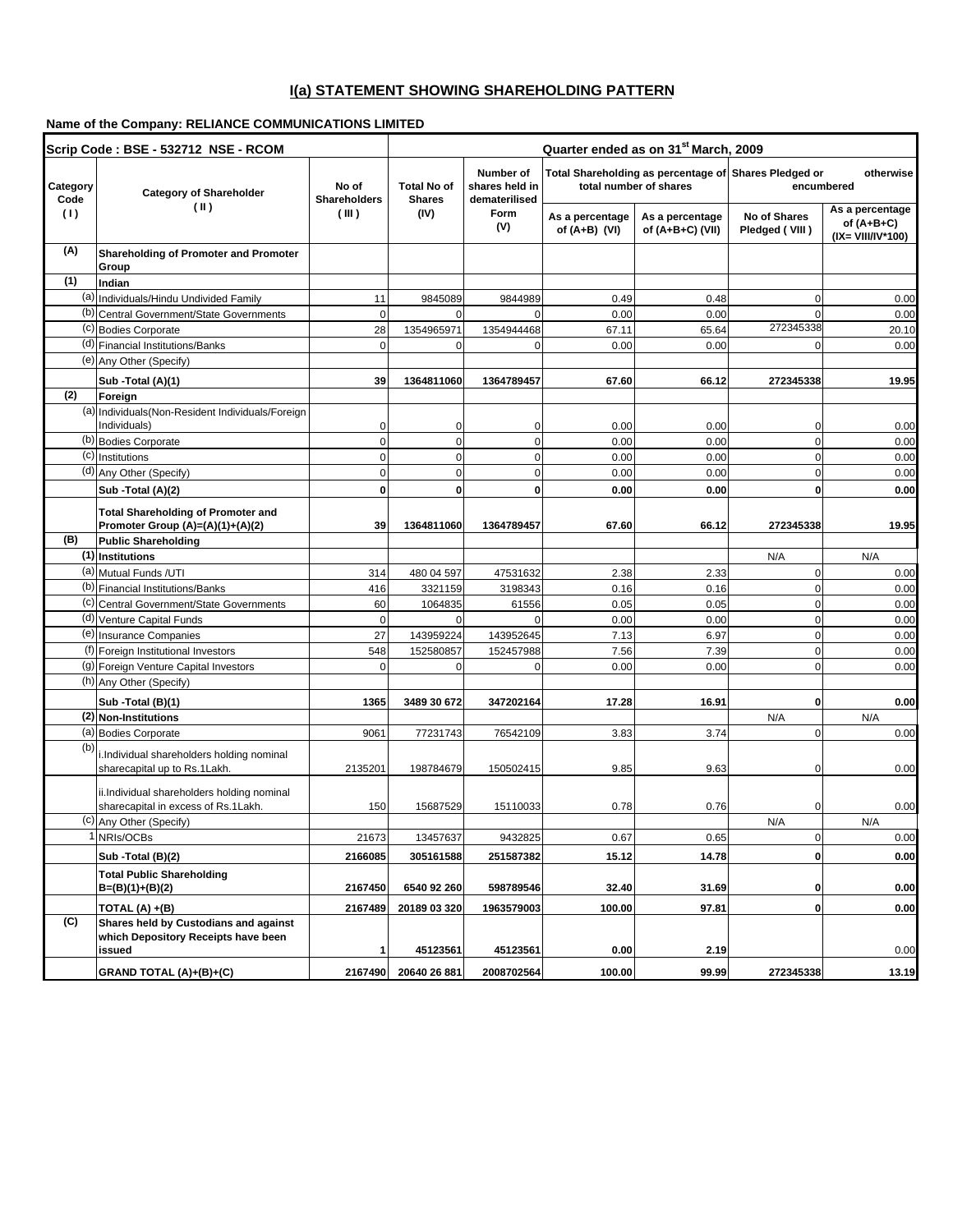(SHAREHOLDING PATTERN- 31.03.2009)

## **Statement showing shareholding of persons belonging to the category "Promoter and Promoter Group"**

|              |                                                                                          |                        | Total shares held                           | Shares Pledged or otherwise encumbered |                                |                                                                     |
|--------------|------------------------------------------------------------------------------------------|------------------------|---------------------------------------------|----------------------------------------|--------------------------------|---------------------------------------------------------------------|
| Sr No<br>(1) | Name of the shareholder<br>( II )                                                        | <b>Number</b><br>(III) | As a % of grand total $(A)+(B)+(C)$<br>(IV) | No of Shares<br>Pledged (V)            | As a $%$<br>(VI)=(V)/(III)*100 | As a % of grand<br>total<br>$(A)+(B)+(C)$ of<br>Sub-clause<br>(VII) |
|              | <b>AAA Communication Private Limited</b>                                                 | 1 30 81 10 172         | 63.38                                       | 27 23 45 338                           | 20.82                          | 13.19                                                               |
|              | 2 Reliance Capital Limited                                                               | 18461758               | 0.89                                        |                                        | 0.00                           | 0.00                                                                |
|              | 3 Sonata Investments Limited                                                             | 1 37 75 000            | 0.67                                        |                                        | 0.00                           | 0.00                                                                |
|              | 4 Reliance Innoventures Private Limited                                                  | 1 15 29 001            | 0.56                                        |                                        | 0.00                           | 0.00                                                                |
|              | 5 Smt. Kokila D. Ambani                                                                  | 46 65 227              | 0.23                                        |                                        | 0.00                           | 0.00                                                                |
|              | 6 Hansdhwani Trading Company Pvt. Ltd                                                    | 30 00 040              | 0.15                                        |                                        | 0.00                           | 0.00                                                                |
|              | 7 Shri Anil D. Ambani                                                                    | 18 59 171              | 0.09                                        |                                        | 0.00                           | 0.00                                                                |
|              | Mast Jaianmol A. Ambani(through Father and natural<br>8 quardian Shri Anil D. Ambani)    | 16 69 759              | 0.08                                        |                                        | 0.00                           | 0.00                                                                |
|              | 9 Smt. Tina A. Ambani                                                                    | 16 50 832              | 0.08                                        |                                        | 0.00                           | 0.00                                                                |
|              | 10 Reliance General Insurance Co Ltd                                                     | 90 000                 | 0.00                                        |                                        | 0.00                           | 0.00                                                                |
|              | Mast Jaianshul A. Ambani (through Father and natural<br>11 guardian Shri Anil D. Ambani) | 100                    | 0.00                                        |                                        | 0.00                           | 0.00                                                                |
|              | TOTAL                                                                                    | 1 36 48 11 060         | 66.12                                       | 272345338                              | 19.95                          | 13.19                                                               |

**I(b)**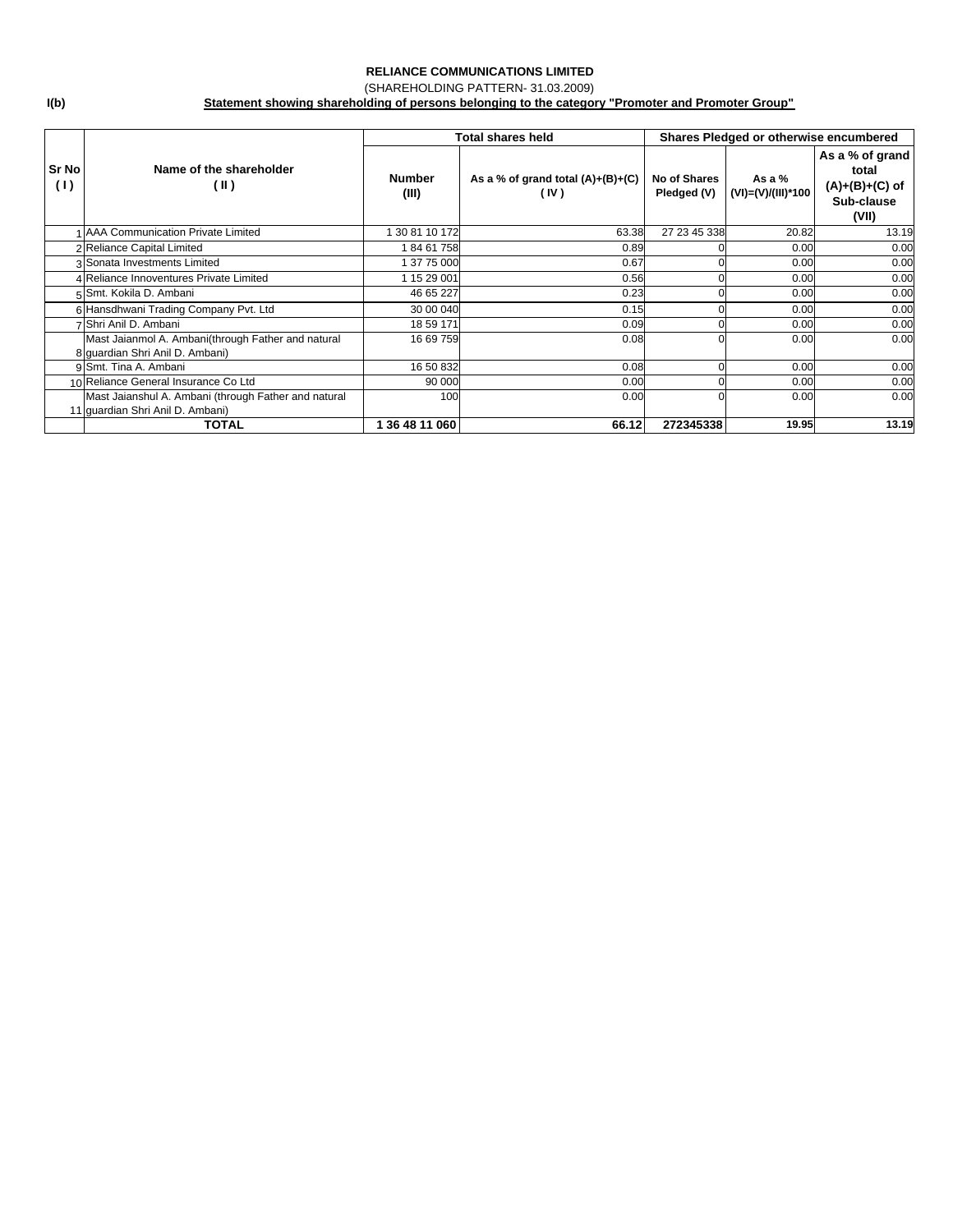## (SHAREHOLDING PATTERN - 31.03.2009)

## **I(c) Statement showing shareholding of persons belonging to the category "Public" and holding more**

| lSr Nol | Name of the shareholder               | No of shares | Shares as a percentage of total<br>number of shares{i.e., Grand Total<br>$(A)+(B)+(C)$ indicated in statement at<br>para(I)(a) above} |
|---------|---------------------------------------|--------------|---------------------------------------------------------------------------------------------------------------------------------------|
|         | 1 Life Insurance Corporation of India | 130126541    | 6.30                                                                                                                                  |
|         | TOTAL                                 | 130126541    | 6.30                                                                                                                                  |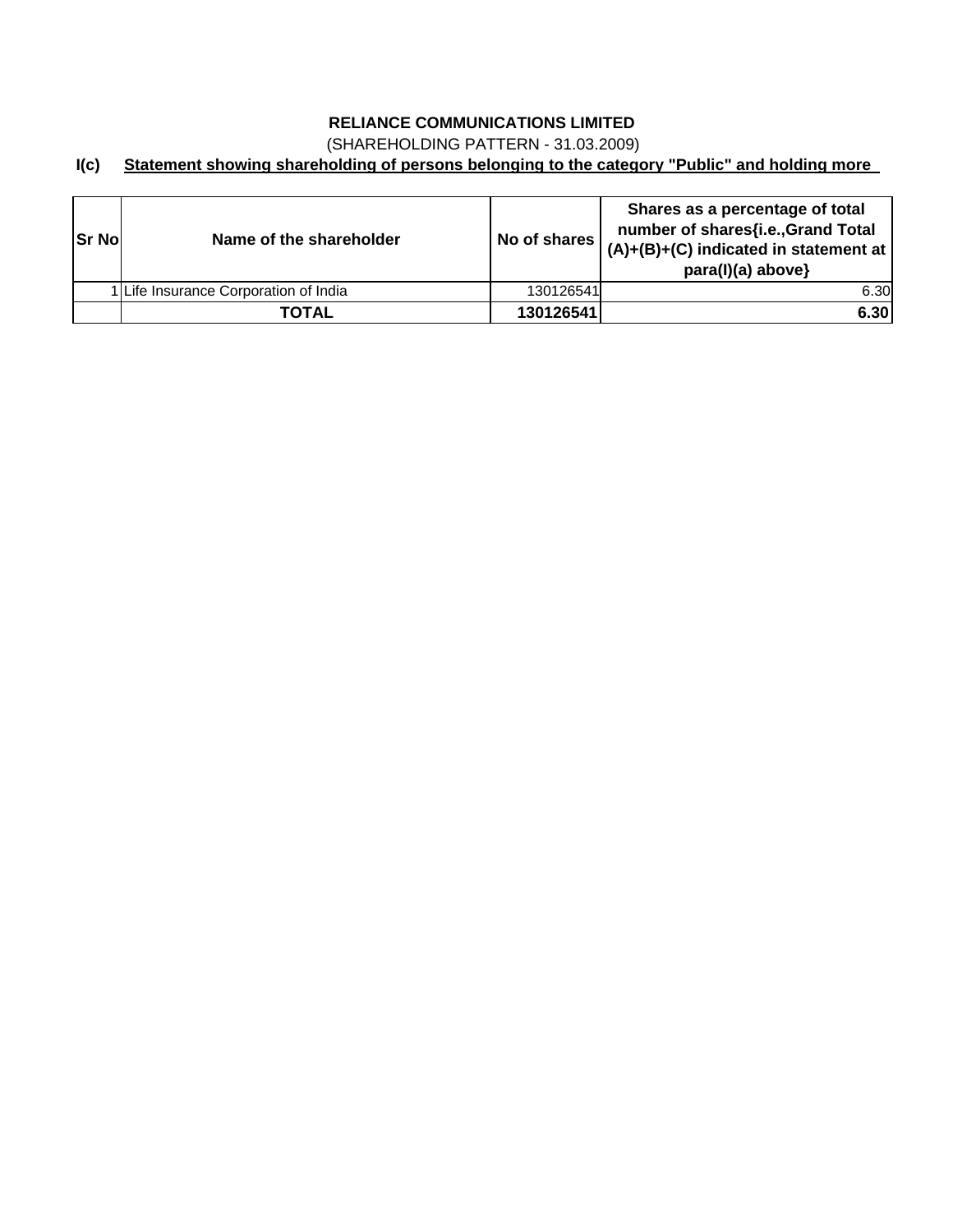(SHAREHOLDING PATTERN - 31.03.2009)

#### **I(d) Statement showing details of locked -in shares**

| Sr No | Name of the shareholder             | <b>Catoegory of Shareholders</b><br>(Promoters/Public) | No of locked-in shares | Locked-in shares as a percentage of<br>total number of shares{i.e.,Grand<br>Total (A)+(B)+(C) indicated in<br>statement at para(I)(a) above} |
|-------|-------------------------------------|--------------------------------------------------------|------------------------|----------------------------------------------------------------------------------------------------------------------------------------------|
|       | 1 AAA Communication Private Limited | Promoter                                               | 205371142              | 9.95                                                                                                                                         |
|       | TOTAL                               |                                                        | 205371142              | 9.95                                                                                                                                         |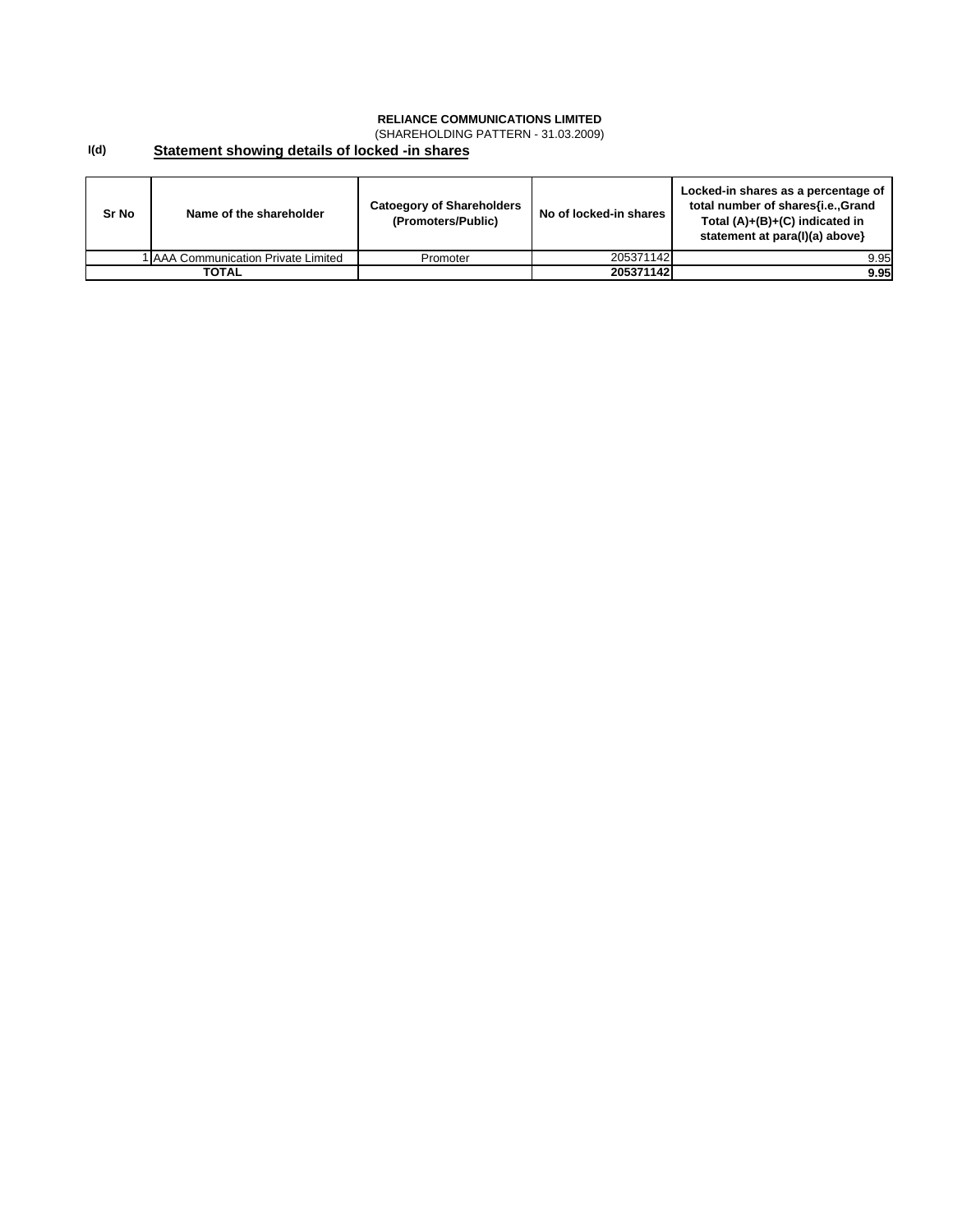(SHAREHOLDING PATTERN - 31.03.2009)

#### **II(a) Statement showing details of Depository Receipts (DRs)**

| <b>Sr No I</b> | Type of outstanding DR<br>(ADRs, GRDs, SDRs, etc.) | <b>Number of outstanding DRs</b> | No of shares underlying<br>outstanding DRs | Shares underlying outstanding<br>DRs as a percentage of total<br>number of shares{i.e., Grand Total<br>$(A)+(B)+(C)$ indicated in statement<br>at para(I)(a) above} |
|----------------|----------------------------------------------------|----------------------------------|--------------------------------------------|---------------------------------------------------------------------------------------------------------------------------------------------------------------------|
|                | <b>IGDRs</b>                                       | 45123561                         | 45123561                                   | 2.19                                                                                                                                                                |
|                |                                                    | TOTAL                            | 45123561                                   | 2.19                                                                                                                                                                |